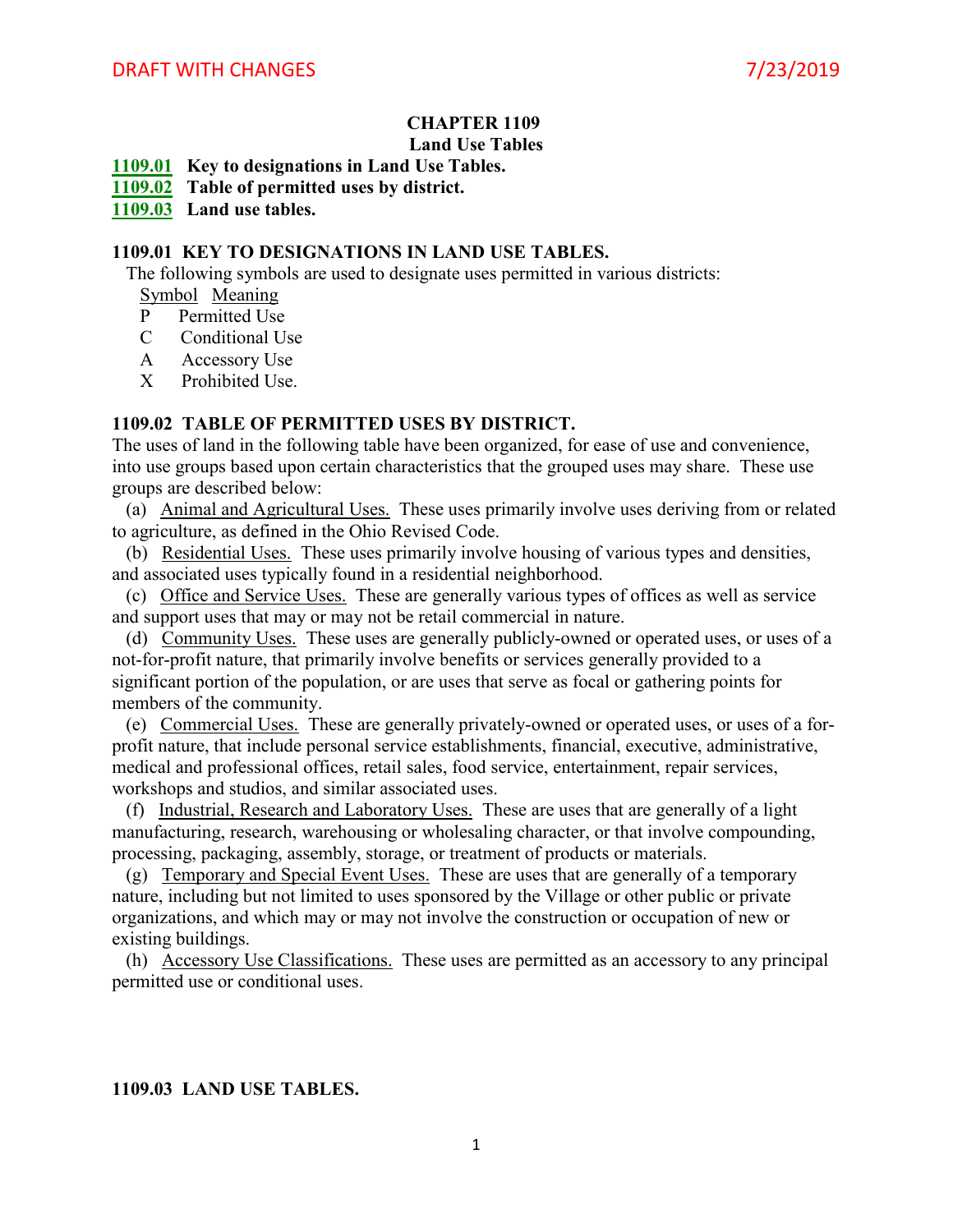|                                                                   | <b>SYMBOL KEY</b> |                        |                |                |                |                                |                |                |              |
|-------------------------------------------------------------------|-------------------|------------------------|----------------|----------------|----------------|--------------------------------|----------------|----------------|--------------|
|                                                                   | P                 | <b>Permitted Use</b>   |                |                |                |                                |                |                |              |
|                                                                   |                   | <b>Conditional Use</b> |                |                |                |                                |                |                |              |
|                                                                   | A                 | <b>Accessory Use</b>   |                |                |                |                                |                |                |              |
| <b>USES</b>                                                       |                   | <b>Prohibited Use</b>  |                |                |                | $R-1R-2$ CMUPICR               |                |                |              |
| ANIMAL AND AGRICULTURAL USES                                      |                   |                        |                |                |                |                                |                |                |              |
| <b>Garden Centers and Feed Stories</b>                            |                   |                        |                |                |                | $\mathbf{P}$                   |                | $\mathbf{P}$   |              |
| <b>Individual Produce Stands and Farm Markets</b>                 |                   |                        | $\overline{C}$ |                |                |                                |                | $\mathbf{P}$   | Sec. 1141.01 |
| Farming                                                           |                   |                        | $\overline{C}$ | $\overline{C}$ |                |                                |                | $\mathbf P$    | Sec. 1141.39 |
| Greenhouses and Nurseries (Primary Use)                           |                   |                        | $\overline{C}$ |                |                |                                |                | $\mathbf C$    | Sec 1141.09  |
| <b>Veterinary Clinics</b>                                         |                   |                        |                |                |                | C                              |                | $\mathbf C$    | Sec. 1141.02 |
| <b>Farmers' Markets</b>                                           |                   |                        | $\overline{C}$ |                |                | $\overline{C}$                 |                | $\overline{C}$ | Sec. 1141.03 |
| <b>RESIDENTIAL USES</b>                                           |                   |                        |                |                |                |                                |                |                |              |
| <b>Single Family Dwellings, Detached</b>                          |                   |                        | $\overline{P}$ | $\mathbf{P}$   | $\mathbf{P}$   | $\mathbf{P}$                   | $\mathbf{P}$   |                |              |
| <b>Residential Care Facility With 1 to 5 Persons</b><br>(5119.34) |                   |                        | P              | $\mathbf{P}$   | P              | P                              | P              |                |              |
| Foster Homes (ORC Sec. 5103.02)                                   |                   |                        | P              | $\overline{P}$ | $\overline{P}$ | $\overline{P}$                 | $\overline{P}$ |                |              |
| Family Day-Care Homes, Type B                                     |                   |                        |                |                |                |                                |                |                |              |
| (ORC Sec. 5104.01)                                                |                   |                        | P              | $\mathbf{P}$   | $\mathbf{P}$   | P                              | P              |                |              |
| Family Day-Care Homes Type A                                      |                   |                        |                |                |                |                                |                |                |              |
| (ORC Sec. 5104.01)                                                |                   |                        | $\mathbf C$    | $\overline{C}$ |                |                                |                |                | Sec. 1141.04 |
| <b>Farming for Personal Use</b>                                   |                   |                        |                |                | $\mathbf{P}$   | $\mathbf{P}$                   | $\mathbf{P}$   | $\mathbf{P}$   | Sec. 1141.39 |
| <b>Bed and Breakfast Inns</b>                                     |                   |                        | $\overline{C}$ | $\overline{C}$ | $\overline{P}$ | $\mathbf{P}$                   |                |                | Sec. 1141.05 |
| Residential Care Facility 6 to 16 persons                         |                   |                        |                |                |                | $\overline{C}$                 |                |                | Sec 1141.13  |
| <b>Two-Family Dwelling</b>                                        |                   |                        |                | $\overline{C}$ |                | $\overline{C}$                 |                |                | Sec. 1141.06 |
| Three Family Dwelling                                             |                   |                        |                |                |                | $\overline{C}$                 |                |                | Sec 1141.06  |
| <b>Multiple-Family Developments</b>                               |                   |                        |                |                |                | $\overline{C}$                 |                |                | Sec. 1141.07 |
|                                                                   |                   |                        |                |                |                |                                |                |                |              |
|                                                                   | <b>SYMBOL KEY</b> |                        |                |                |                |                                |                |                |              |
|                                                                   | P                 | <b>Permitted Use</b>   |                |                |                |                                |                |                |              |
|                                                                   |                   | <b>Conditional Use</b> |                |                |                |                                |                |                |              |
|                                                                   | A                 | <b>Accessory Use</b>   |                |                |                |                                |                |                |              |
| <b>USES</b>                                                       |                   | <b>Prohibited Use</b>  |                |                |                | $R-1$ $R-2$ $C$ $MU$ $PI$ $CR$ |                |                |              |
| <b>OFFICE AND SERVICE USES</b>                                    |                   |                        |                |                |                |                                |                |                |              |
|                                                                   |                   |                        |                |                |                |                                |                |                |              |
| <b>Catering Facilities</b>                                        |                   |                        |                |                | A              | P                              |                |                | Sec. 1141.10 |
| <b>Banks and Financial Institutions</b>                           |                   |                        |                |                | $\overline{P}$ | $\mathbf{P}$                   |                |                |              |
| Barber Shops, Beauty Salons and Nail Care                         |                   |                        |                |                | $\mathbf{P}$   | $\mathbf{P}$                   |                |                |              |
| Doctor, Dental and other health practitioners' offices            |                   |                        |                |                | $\mathbf{P}$   | P                              |                |                |              |
| and clinics.                                                      |                   |                        |                |                |                |                                |                |                |              |
| <b>Massage Therapists</b>                                         |                   |                        |                |                | $\mathbf{P}$   | $\mathbf{P}$                   |                |                | Sec. 1141.11 |
| Offices for Professional, Executive, or Administrative            |                   |                        |                |                | $\mathbf{P}$   | $\mathbf{P}$                   |                |                |              |
| Uses, such as Attorneys, Accountants, Realtors,                   |                   |                        |                |                |                |                                |                |                |              |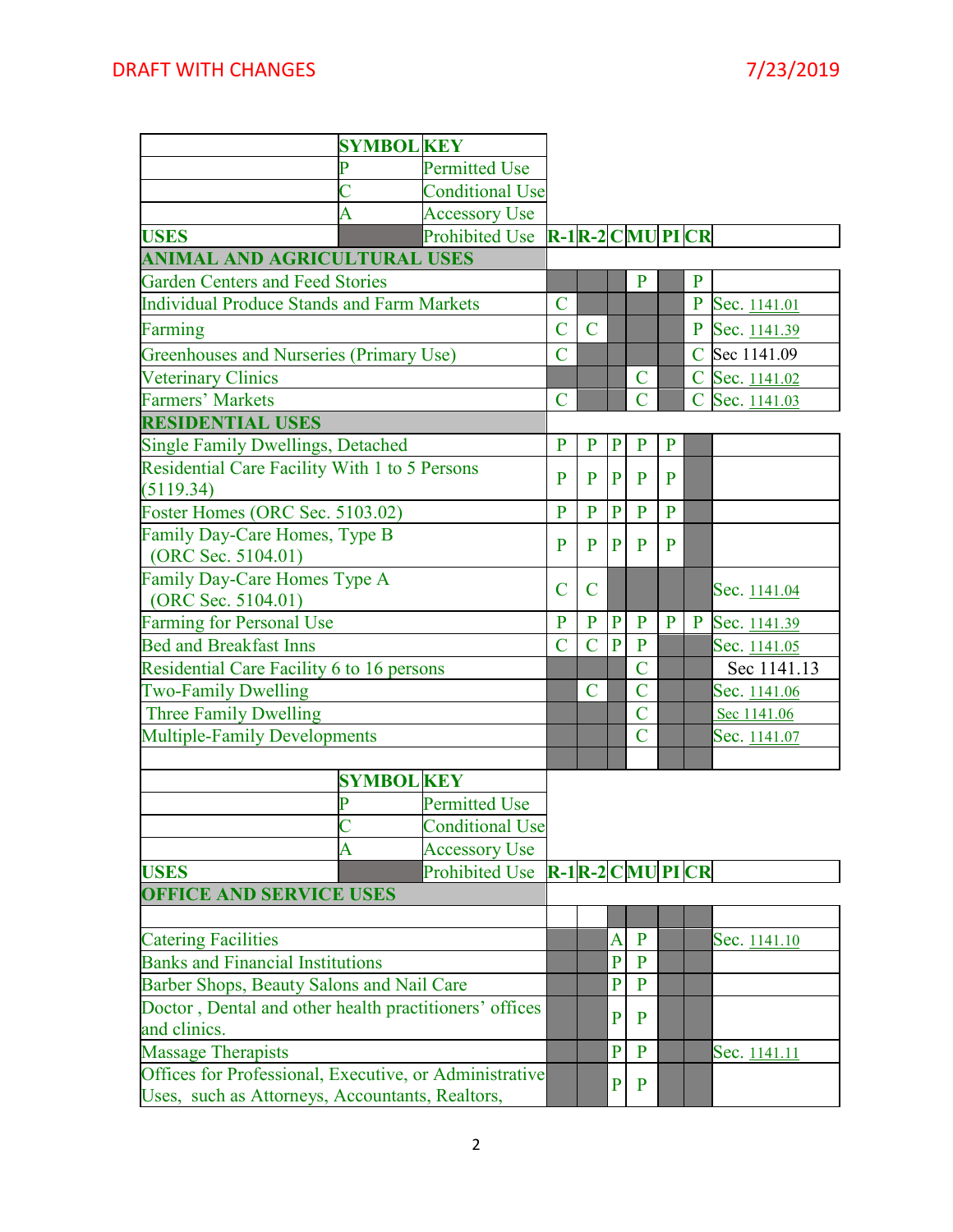| Architects, Artists, Insurance and Similar<br>Occupations                                             |   |                   |                        |  |                     |                |                |              |              |                     |
|-------------------------------------------------------------------------------------------------------|---|-------------------|------------------------|--|---------------------|----------------|----------------|--------------|--------------|---------------------|
|                                                                                                       |   |                   |                        |  |                     |                |                |              |              |                     |
| Workshops, Showrooms, Studios or Offices of                                                           |   |                   |                        |  |                     |                |                |              |              |                     |
| Skilled Trades, such as Photographers, Decorators,                                                    |   |                   |                        |  |                     |                |                |              |              |                     |
| Upholsterers, Tailors, Taxidermists, and Similar                                                      |   |                   |                        |  |                     | P              | P              |              |              |                     |
| Businesses, or for Repair and Service of small                                                        |   |                   |                        |  |                     |                |                |              |              |                     |
| appliances and equipment such as Bicycles,                                                            |   |                   |                        |  |                     |                |                |              |              |                     |
| Electronics, , Furniture, Shoes or Similar Items<br><b>Funeral Parlors or Mortuaries</b>              |   |                   |                        |  |                     |                | $\overline{C}$ |              |              |                     |
|                                                                                                       |   |                   |                        |  |                     |                |                |              |              | Sec. 1141.12        |
| Nursing and Convalescent Homes, Assisted Living                                                       |   |                   |                        |  |                     |                | $\mathbf C$    |              |              | Sec. 1141.13        |
| Facilities, and Senior Housing                                                                        |   | <b>SYMBOL KEY</b> |                        |  |                     |                |                |              |              |                     |
|                                                                                                       |   |                   | <b>Permitted Use</b>   |  |                     |                |                |              |              |                     |
|                                                                                                       |   |                   |                        |  |                     |                |                |              |              |                     |
|                                                                                                       |   |                   | <b>Conditional Use</b> |  |                     |                |                |              |              |                     |
|                                                                                                       | A |                   | <b>Accessory Use</b>   |  |                     |                |                |              |              |                     |
| <b>USES</b>                                                                                           |   |                   | <b>Prohibited Use</b>  |  | $R-1R-2$ C MU PI CR |                |                |              |              |                     |
| <b>COMMUNITY USES</b>                                                                                 |   |                   |                        |  |                     |                |                |              |              |                     |
| <b>Auditoriums and Performing Arts Theaters</b>                                                       |   |                   |                        |  |                     | $\mathbf{P}$   | $\mathbf{P}$   | $\mathbf{P}$ |              | Sec. <u>1141.14</u> |
| Churches, Temples and Other Places of Worship                                                         |   |                   |                        |  |                     | $\overline{P}$ | $\overline{P}$ | $\mathbf{P}$ |              | Sec. 1141.14        |
| Child Care or Day Care Centers and Child Caring                                                       |   |                   |                        |  |                     | P              | P              | $\mathbf{P}$ |              |                     |
| <b>Institutions</b>                                                                                   |   |                   |                        |  |                     |                |                |              |              |                     |
| <b>Health Club or Fitness Center</b>                                                                  |   |                   |                        |  |                     |                | $\overline{P}$ | $\mathbf{P}$ |              |                     |
|                                                                                                       |   |                   |                        |  |                     |                |                |              |              |                     |
| Cemeteries                                                                                            |   |                   |                        |  |                     |                |                | $\mathbf{P}$ |              |                     |
| Educational Institutions, Public or Private, sucha as                                                 |   |                   |                        |  |                     |                |                |              |              |                     |
| Elementary and Secondary schools and Colleges,                                                        |   |                   |                        |  |                     |                |                | $\mathbf{P}$ |              |                     |
| Universities and Other Institutions of Higher                                                         |   |                   |                        |  |                     |                |                |              |              |                     |
| Education                                                                                             |   |                   |                        |  |                     |                |                |              |              |                     |
|                                                                                                       |   |                   |                        |  |                     |                |                |              |              |                     |
| Government Offices, such as Police and Fire Stations,                                                 |   |                   |                        |  |                     |                |                |              |              |                     |
| Post Offices, Public Works or Road Maintenance<br>Yards                                               |   |                   |                        |  |                     |                |                | $\mathbf{P}$ |              |                     |
|                                                                                                       |   |                   |                        |  |                     |                |                | P            |              |                     |
| Halls for Civic Clubs and Membership Organizations                                                    |   |                   |                        |  |                     |                |                |              |              |                     |
| Libraries, Museums and Fine Art Centers                                                               |   |                   |                        |  |                     |                |                | $\mathbf{P}$ |              |                     |
|                                                                                                       |   |                   |                        |  |                     |                |                |              |              |                     |
|                                                                                                       |   |                   |                        |  |                     |                |                |              |              |                     |
|                                                                                                       |   |                   |                        |  |                     |                |                |              |              |                     |
| Recreation Facilities, Indoor (Community/Non-                                                         |   |                   |                        |  |                     |                |                |              |              |                     |
| commercial) - (such as tennis/racquet courts,<br>swimming pools, roller/in-line and ice-skating rinks |   |                   |                        |  |                     |                |                | $\mathbf{P}$ |              | Sec. 1141.15        |
| and fitness tracks)                                                                                   |   |                   |                        |  |                     |                |                |              |              |                     |
| <b>Recreation Facilities, Outdoor Passive</b>                                                         |   |                   |                        |  |                     |                |                |              |              |                     |
| (Community/non-commercial) - (such as parks, trails,                                                  |   |                   |                        |  |                     |                |                | P            | $\mathbf{P}$ | Sec. 1141.15        |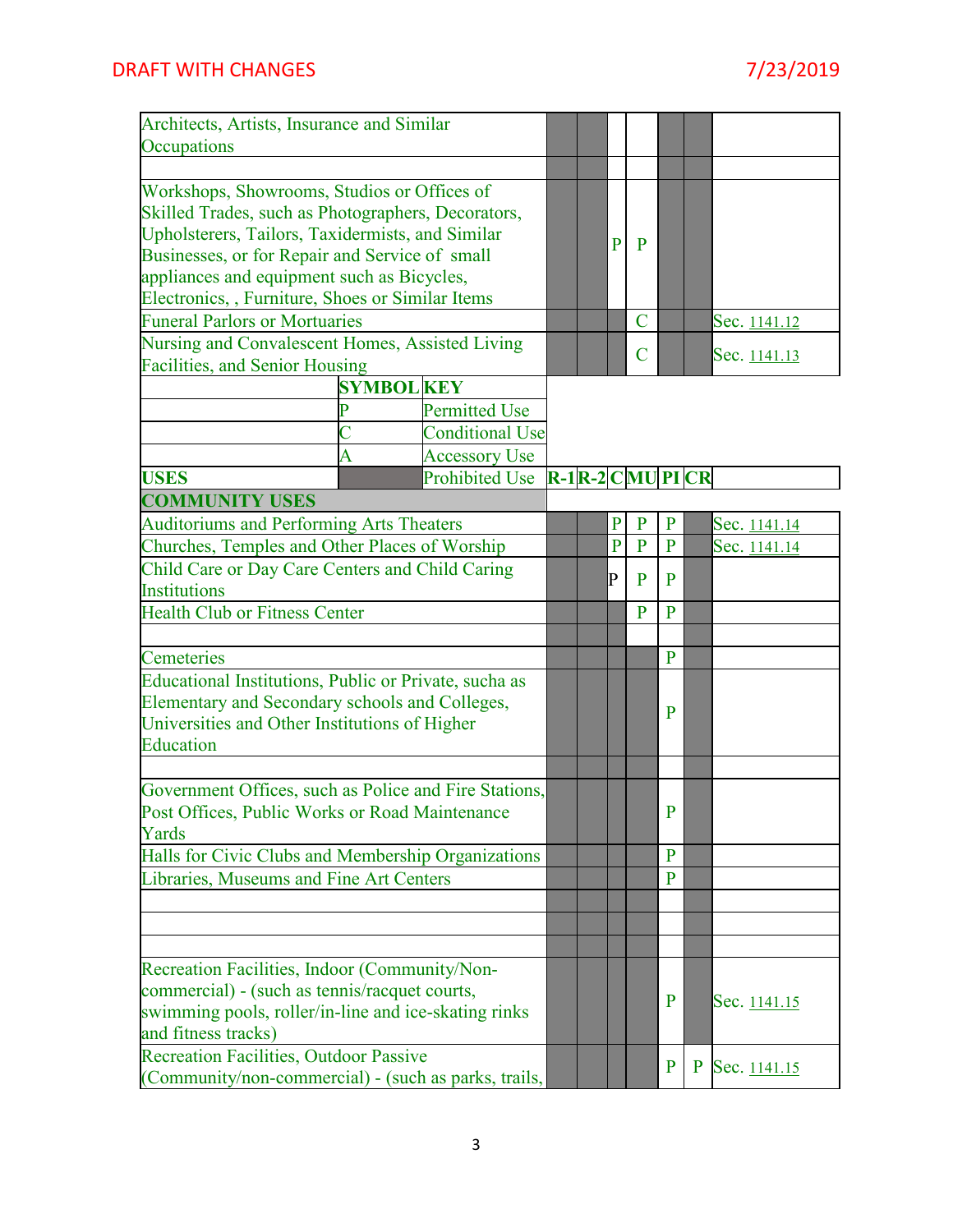| conservation areas, licensed camp grounds and                                         |   |                        |             |                |                |                  |              |                             |
|---------------------------------------------------------------------------------------|---|------------------------|-------------|----------------|----------------|------------------|--------------|-----------------------------|
| similar facilities)                                                                   |   |                        |             |                |                |                  |              |                             |
| <b>Recreation Facilities, Outdoor Active</b><br>(Community/non-commercial) - (such as |   |                        |             |                |                |                  |              |                             |
|                                                                                       |   |                        |             |                |                |                  | P            | C Secs. $\frac{1141.15}{2}$ |
| playgrounds, athletic fields, or courts, swimming                                     |   |                        |             |                |                |                  |              | 1141.16                     |
| pools, skating rinks, fitness tracks and similar<br>facilities)                       |   |                        |             |                |                |                  |              |                             |
|                                                                                       |   |                        |             |                |                |                  |              |                             |
| Public Utility and Essential Service Structures and                                   |   |                        | $\mathbf C$ | $\mathbf C$    | $\overline{C}$ | $\mathbf C$      | $\mathbf{C}$ |                             |
| Uses Other than Wireless Telecommunications<br><b>Facilities</b>                      |   |                        |             |                |                |                  |              | C Sec. 1141.17              |
| <b>SYMBOL KEY</b>                                                                     |   |                        |             |                |                |                  |              |                             |
| <b>Permitted Use</b>                                                                  |   |                        |             |                |                |                  |              |                             |
|                                                                                       |   | <b>Conditional Use</b> |             |                |                |                  |              |                             |
|                                                                                       | Ā | <b>Accessory Use</b>   |             |                |                |                  |              |                             |
| <b>USES</b>                                                                           |   | <b>Prohibited Use</b>  |             |                |                | $R-1R-2$ CMUPICR |              |                             |
| <b>COMMERCIAL USES</b>                                                                |   |                        |             |                |                |                  |              |                             |
| Specialty Retail Establishments such as Antique                                       |   |                        |             |                |                |                  |              |                             |
| Shops, Art Galleries, Florists, Gift Shops, Bakeries                                  |   |                        |             |                | $\mathbf{P}$   | $\mathbf{P}$     |              |                             |
| Auto Parts Stores (without repair services)                                           |   |                        |             |                | $\overline{P}$ | $\mathbf{P}$     |              |                             |
|                                                                                       |   |                        |             |                |                |                  |              |                             |
|                                                                                       |   |                        |             |                |                |                  |              |                             |
| Hardware and Home Improvement Stores and                                              |   |                        |             |                |                |                  |              |                             |
| <b>Building Supply Yards (indoor)</b>                                                 |   |                        |             |                | P              | P                |              |                             |
| Laundromat and Dry Cleaning Customer Pick-                                            |   |                        |             |                |                |                  |              |                             |
| up/Drop-Off Only                                                                      |   |                        |             |                | $\mathbf{P}$   | P                |              |                             |
| <b>Printing or Copy Centers</b>                                                       |   |                        |             |                | $\mathbf{P}$   | $\mathbf{P}$     |              |                             |
| Eating and drinking places without the sale of                                        |   |                        |             |                |                |                  |              |                             |
| alcohol, such as Restaurants, Coffeehouses,                                           |   |                        |             |                | P              | P                |              |                             |
| Doughnut Shops or Delicatessens                                                       |   |                        |             |                |                |                  |              |                             |
| Eating and drinking places with the sale of alcohol                                   |   |                        |             |                |                |                  |              |                             |
| such as Tavern, Pub, Brewpub, Cocktail Lounge,                                        |   |                        |             |                | P              | P                |              | Sec. 1141.18                |
| Night Club or Billiard and Pool Hall                                                  |   |                        |             |                |                |                  |              |                             |
| Tobacconist or Cigar/Cigarette Shop                                                   |   |                        |             |                | $\mathbf{P}$   | P                |              | Sec. 1141.19                |
| <b>Video Rental Establishments</b>                                                    |   |                        |             |                | $\overline{P}$ | P                |              | Sec. 1141.20                |
| Retail Stores and Commercial Uses with up to 10,000                                   |   |                        |             |                | $\mathbf{P}$   | P                |              |                             |
| square feet of total gross floor area                                                 |   |                        |             |                |                |                  |              |                             |
|                                                                                       |   |                        |             | $\overline{C}$ |                |                  |              |                             |
| Arcades and Indoor or Outdoor Amusement Centers,                                      |   |                        |             |                |                |                  |              |                             |
| such as Miniature Golf, Golf Driving Ranges,                                          |   |                        |             | C              |                | Sec. 1141.15     |              |                             |
| Bowling Alleys, Batting Cages or Similar Facilities                                   |   |                        |             |                |                |                  |              |                             |
| Automobile, Truck and other Motor Vehicle Service                                     |   |                        |             |                |                |                  |              |                             |
| facilities including gas stations, minor and major                                    |   |                        |             |                | C              | C                |              | Sec. 1141.21                |
| repair                                                                                |   |                        |             |                |                |                  |              |                             |
|                                                                                       |   |                        |             |                |                |                  |              |                             |
|                                                                                       |   |                        |             |                |                |                  |              |                             |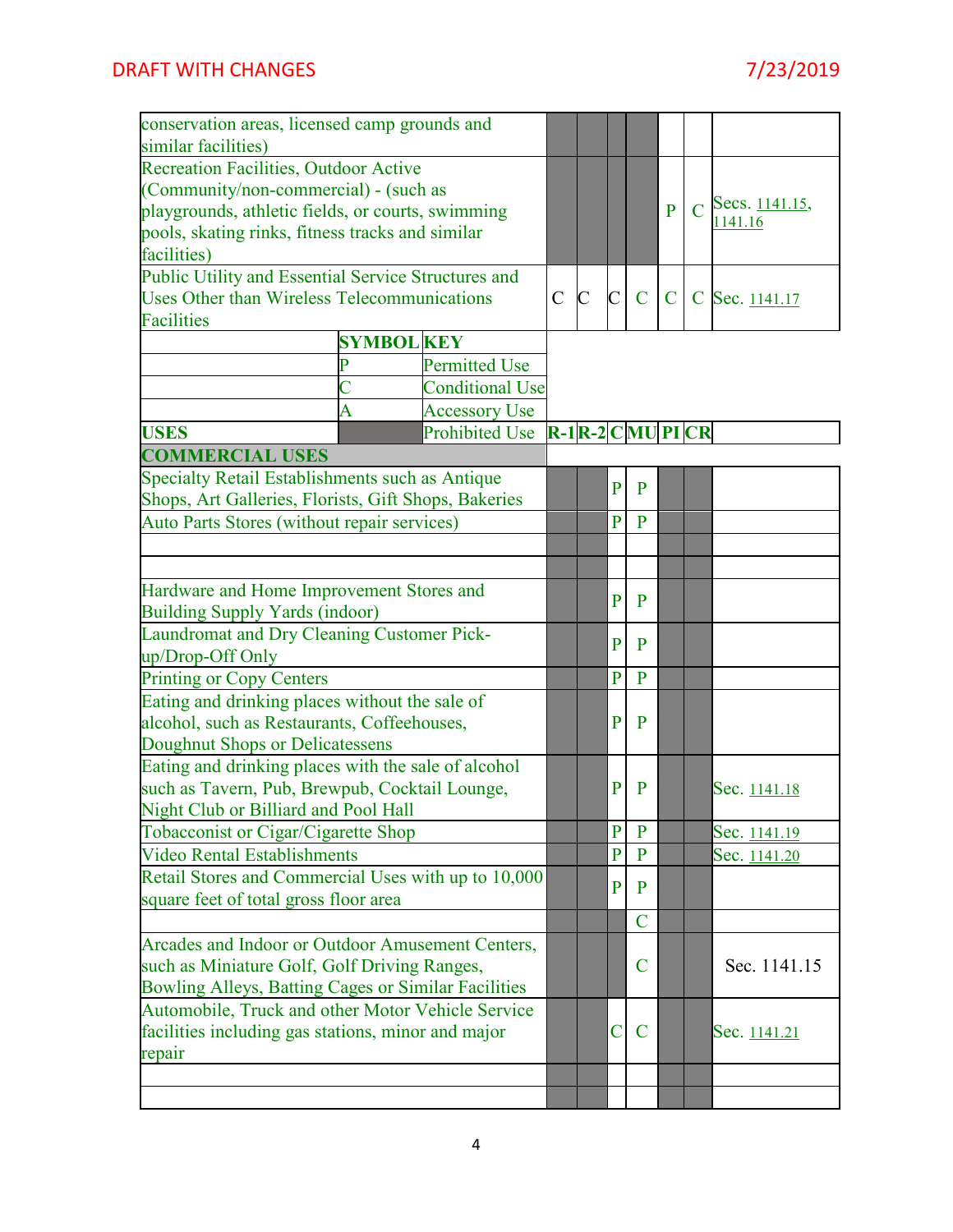| Outdoor Eating Areas and Sidewalk Cafes                                                         |   |                                                                                                     |  |  | $\overline{C}$     | Sec. 1141.22 |
|-------------------------------------------------------------------------------------------------|---|-----------------------------------------------------------------------------------------------------|--|--|--------------------|--------------|
| <b>Recording Studios</b>                                                                        |   |                                                                                                     |  |  | $\mathbf C$<br>C   | Sec. 1141.23 |
| <b>Gunsmiths and Licensed Firearms Dealers</b>                                                  |   |                                                                                                     |  |  | $\overline{C}$     | Sec. 1141.24 |
| Hotels                                                                                          |   |                                                                                                     |  |  | $\overline{C}$     | Sec. 1141.25 |
| Showroom, Sales Offices and Outdoor Sales or                                                    |   |                                                                                                     |  |  |                    |              |
| Display Area for Sales or Rentals of Goods, Products,                                           |   |                                                                                                     |  |  |                    |              |
| Equipment, Machinery, Automobiles, Recreational                                                 |   |                                                                                                     |  |  | $\mathbf C$        | Sec. 1141.26 |
| Vehicles, Boats, Building Supplies, Hardware or                                                 |   |                                                                                                     |  |  |                    |              |
| <b>Other Items</b>                                                                              |   |                                                                                                     |  |  |                    |              |
| Retail Stores and Commercial Uses with 10,000 to                                                |   |                                                                                                     |  |  | C                  | Sec. 1141.27 |
| 40,000 square feet of total gross floor area                                                    |   |                                                                                                     |  |  |                    |              |
| <b>SYMBOL KEY</b>                                                                               |   |                                                                                                     |  |  |                    |              |
|                                                                                                 |   | <b>Permitted Use</b>                                                                                |  |  |                    |              |
|                                                                                                 | C | <b>Conditional Use</b>                                                                              |  |  |                    |              |
|                                                                                                 | Â | <b>Accessory Use</b>                                                                                |  |  |                    |              |
| <b>USES</b>                                                                                     |   | Prohibited Use $\mathbf{R-1}$ $\mathbf{R-2}$ $\mathbf{C}$ $\mathbf{MU}$ $\mathbf{PI}$ $\mathbf{CR}$ |  |  |                    |              |
| <b>INDUSTRIAL, RESEARCH AND</b>                                                                 |   |                                                                                                     |  |  |                    |              |
| <b>LABORATORY USES</b>                                                                          |   |                                                                                                     |  |  |                    |              |
| Brewery, Distillery or Winery                                                                   |   |                                                                                                     |  |  | $\mathbf C$        | Sec. 1141.28 |
| Carpet and Rug Cleaning and Similar Cleaning                                                    |   |                                                                                                     |  |  | C                  | Sec. 1141.28 |
| <b>Businesses</b>                                                                               |   |                                                                                                     |  |  |                    |              |
|                                                                                                 |   |                                                                                                     |  |  |                    |              |
| Metal Casting, Fabricating, Buffing, Stamping,,                                                 |   |                                                                                                     |  |  | $\overline{\rm C}$ | Sec. 1141.28 |
| Shearing or Punching,                                                                           |   |                                                                                                     |  |  |                    |              |
| Light Industrial Activities such as:                                                            |   |                                                                                                     |  |  |                    |              |
| Warehousing and Bulk Indoor Storage Facilities<br>Assembly of Pre-manufactured Parts for Goods, |   |                                                                                                     |  |  | $\mathsf{C}$       | Sec. 1141.28 |
| Products, Equipment, Machinery, Hardware or                                                     |   |                                                                                                     |  |  | C                  | Sec. 1141.28 |
| <b>Similar Items</b>                                                                            |   |                                                                                                     |  |  |                    |              |
| Blacksmithing, Furniture or Cabinet Repair or                                                   |   |                                                                                                     |  |  |                    |              |
| Manufacture, Machine Shops and Welding Shops,                                                   |   |                                                                                                     |  |  |                    |              |
| Stone Finishing and Carving, Printing, Bookbinding,                                             |   |                                                                                                     |  |  | $\mathsf{C}$       | Sec. 1141.28 |
| or Publishing, Woodworking Shops and Similar Uses                                               |   |                                                                                                     |  |  |                    |              |
| Manufacture of Products from Aluminum, Brass, or                                                |   |                                                                                                     |  |  |                    |              |
| Other Metals,                                                                                   |   |                                                                                                     |  |  | C                  | Sec. 1141.28 |
| Manufacture and assembly of small products such as                                              |   |                                                                                                     |  |  |                    |              |
| Artificial Flowers, Ornaments, Awnings, Tents, Bags,                                            |   |                                                                                                     |  |  |                    |              |
| Cleaning or Polishing Preparations, Brooms and                                                  |   |                                                                                                     |  |  |                    |              |
| Brushes, Buttons and Novelties, Canvas Products,                                                |   |                                                                                                     |  |  | C                  | Sec. 1141.28 |
| Clothing for Wholesale Trade, Basket Material,                                                  |   |                                                                                                     |  |  |                    |              |
| Bicycles, Shoes, Caskets, Brick, Clay, Glass, Shale,                                            |   |                                                                                                     |  |  |                    |              |
| Tile Terra Cotta Products or Similar Items                                                      |   |                                                                                                     |  |  |                    |              |
|                                                                                                 |   |                                                                                                     |  |  |                    |              |
| <b>Research and Development Facilities, Technical</b>                                           |   |                                                                                                     |  |  | C                  | Sec. 1141.28 |
| <b>Centers and Laboratories</b>                                                                 |   |                                                                                                     |  |  |                    |              |